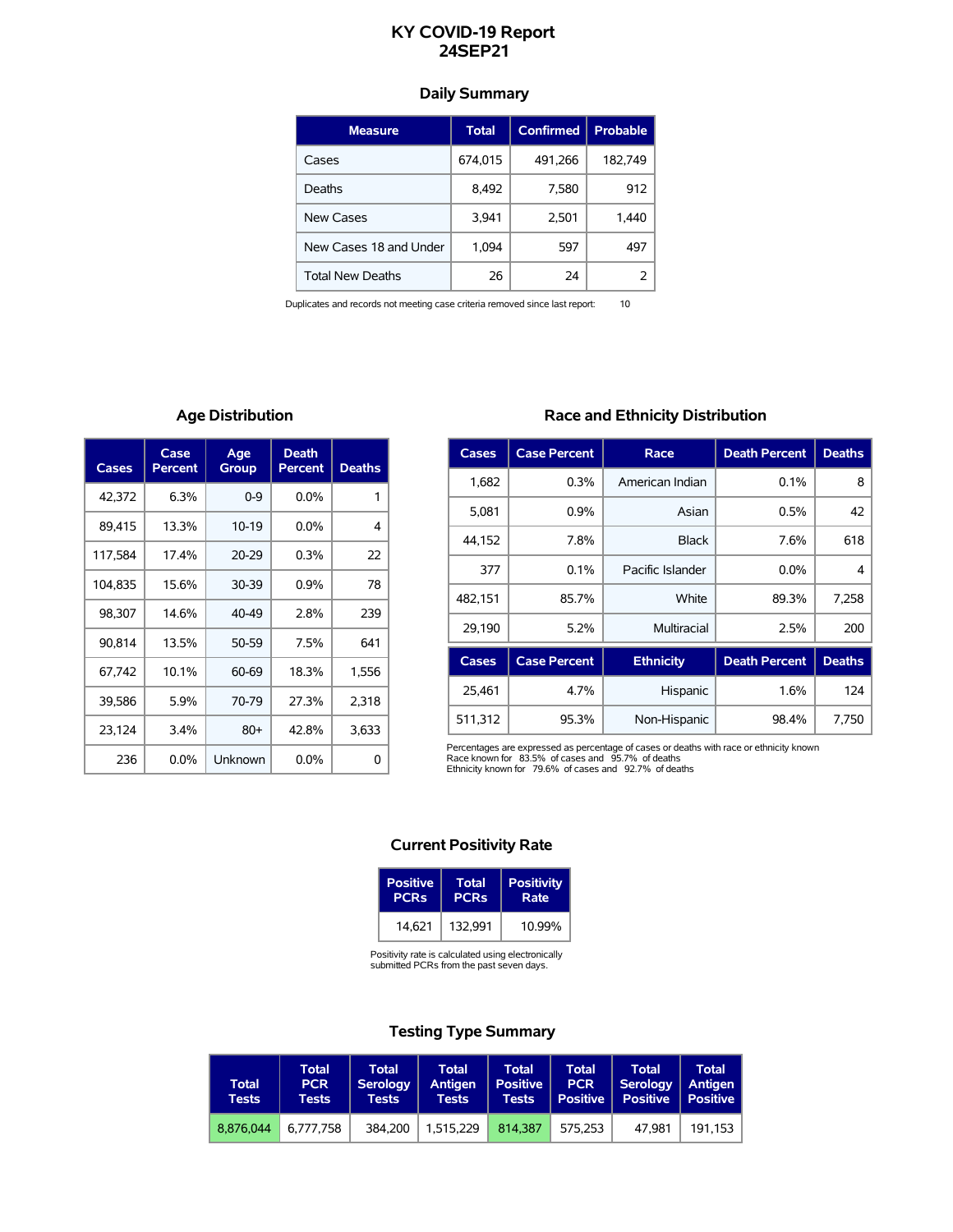#### **Case Outcomes**

| <b>Outcomes</b>   | Cases  | <b>Percent</b> |
|-------------------|--------|----------------|
| Ever Hospitalized | 28,454 | 4.22%          |
| Ever ICU          | 5.603  | 0.83%          |

## **Current COVID-19 Hospital Census**

| <b>Patient Type</b> | <b>Total</b> |
|---------------------|--------------|
| Hospitalized        | 2,211        |
| ICU                 | 632          |
| On Ventilator       | 429          |

**Region 3:** Breckinridge, Bullitt, Grayson, Hardin, Henry, Jefferson, LaRue, Marion, Meade, Nelson, Oldham, Shelby, Spencer, Trimble,

Washington **Region 4:**

Warren

Allen, Barren, Butler, Edmonson, Hart, Logan, Metcalfe, Monroe, Simpson,

## **Current Overall Capacity**

| <b>Resource</b>       | # Occupied | # Available | % Occupancy |
|-----------------------|------------|-------------|-------------|
| <b>Inpatient Beds</b> | 9,483      | 3,747       | 71.7%       |
| <b>ICU Beds</b>       | 1.397      | 107         | $929\%$     |
| Ventilators           | 880        | 1,056       | 45.5%       |

## **Current Regional Statistics**

| <b>Region</b> | <b>COVID-19</b><br><b>Inpatient</b> | COVID-19<br><b>ICU</b> | COVID-19<br>on<br><b>Ventilator</b> | <b>Inpatient</b><br><b>Capacity</b><br><b>Used for</b><br>COVID-19 | <b>ICU</b><br><b>Capacity</b><br><b>Used for</b><br>COVID-19 | <b>Ventilator</b><br><b>Capacity</b><br><b>Used for</b><br><b>COVID-19</b> | <b>Inpatient</b><br><b>Capacity</b><br>in Use | <b>ICU</b><br><b>Capacity</b><br>in Use | <b>Ventilator</b><br><b>Capacity</b><br>in Use |
|---------------|-------------------------------------|------------------------|-------------------------------------|--------------------------------------------------------------------|--------------------------------------------------------------|----------------------------------------------------------------------------|-----------------------------------------------|-----------------------------------------|------------------------------------------------|
| Region 1      | 101                                 | 31                     | 19                                  | 12.7%                                                              | 41.9%                                                        | 21.3%                                                                      | 60.53%                                        | 97.30%                                  | 33.71%                                         |
| Region 2      | 159                                 | 53                     | 29                                  | 20.3%                                                              | 64.6%                                                        | 33.7%                                                                      | 71.43%                                        | 93.90%                                  | 41.86%                                         |
| Region 3      | 578                                 | 162                    | 104                                 | 15.4%                                                              | 39.6%                                                        | 22.7%                                                                      | 72.64%                                        | 94.38%                                  | 46.94%                                         |
| Region 4      | 155                                 | 39                     | 31                                  | 18.1%                                                              | 39.8%                                                        | 22.1%                                                                      | 64.29%                                        | 100.00%                                 | 41.43%                                         |
| Region 5      | 420                                 | 129                    | 94                                  | 15.1%                                                              | 37.2%                                                        | 17.1%                                                                      | 79.67%                                        | 93.08%                                  | 49.27%                                         |
| Region 6      | 141                                 | 28                     | 15                                  | 11.7%                                                              | 34.1%                                                        | 13.2%                                                                      | 83.55%                                        | 98.78%                                  | 50.88%                                         |
| Region 7      | 147                                 | 34                     | 24                                  | 22.1%                                                              | 37.0%                                                        | 14.1%                                                                      | 71.88%                                        | 69.57%                                  | 21.18%                                         |
| Region 8      | 245                                 | 64                     | 48                                  | 20.2%                                                              | 41.6%                                                        | 31.6%                                                                      | 61.98%                                        | 90.26%                                  | 56.58%                                         |
| Region 9      | 194                                 | 65                     | 51                                  | 27.8%                                                              | 56.0%                                                        | 50.5%                                                                      | 64.13%                                        | 93.10%                                  | 59.41%                                         |
| Region 10     | 71                                  | 27                     | 14                                  | 14.8%                                                              | 54.0%                                                        | 18.4%                                                                      | 55.11%                                        | 98.00%                                  | 39.47%                                         |

Data is derived from the most recent report from facilities as of 12am. COVID-19 census numbers include both confirmed and suspected patients. Red shading indicates regions with current inpatient, ICU, or ventilator capacity in use 80% or higher.

#### **Region 1:**

Ballard, Caldwell, Calloway, Carlisle, Crittenden, Fulton , Graves, Hickman, Livingston, Lyon, Marshall, McCracken, Trigg

#### **Region 2:**

Christian, Daviess, Hancock, Henderson, Hopkins, McLean, Muhlenberg, Ohio, Todd, Union, Webster

## **Region 5:**

Anderson, Bourbon, Boyle, Clark, Estill, Fayette, Franklin, Garrard, Harrison, Jessamine, Lincoln, Madison, Mercer, Nicholas, Powell, Scott, Woodford

#### **Region 6:**

Boone, Bracken, Campbell, Carroll, Gallatin, Grant, Kenton, Owen, Pendleton

**Region 7:** Bath, Boyd, Carter, Elliott, Fleming, Greenup, Lewis, Mason, Menifee, Montgomery, Morgan, Robertson, Rowan

#### **Region 8:**

Breathitt, Floyd, Johnson, Knott, Lawrence, Lee, Leslie, Letcher, Magoffin, Martin, Owsley, Perry, Pike, Wolfe

### **Region 9:**

Bell, Clay, Harlan, Jackson, Knox, Laurel, Rockcastle, **Whitley** 

## **Region 10:**

Adair, Casey, Clinton, Cumberland, Green, McCreary, Pulaski, Russell, Taylor, Wayne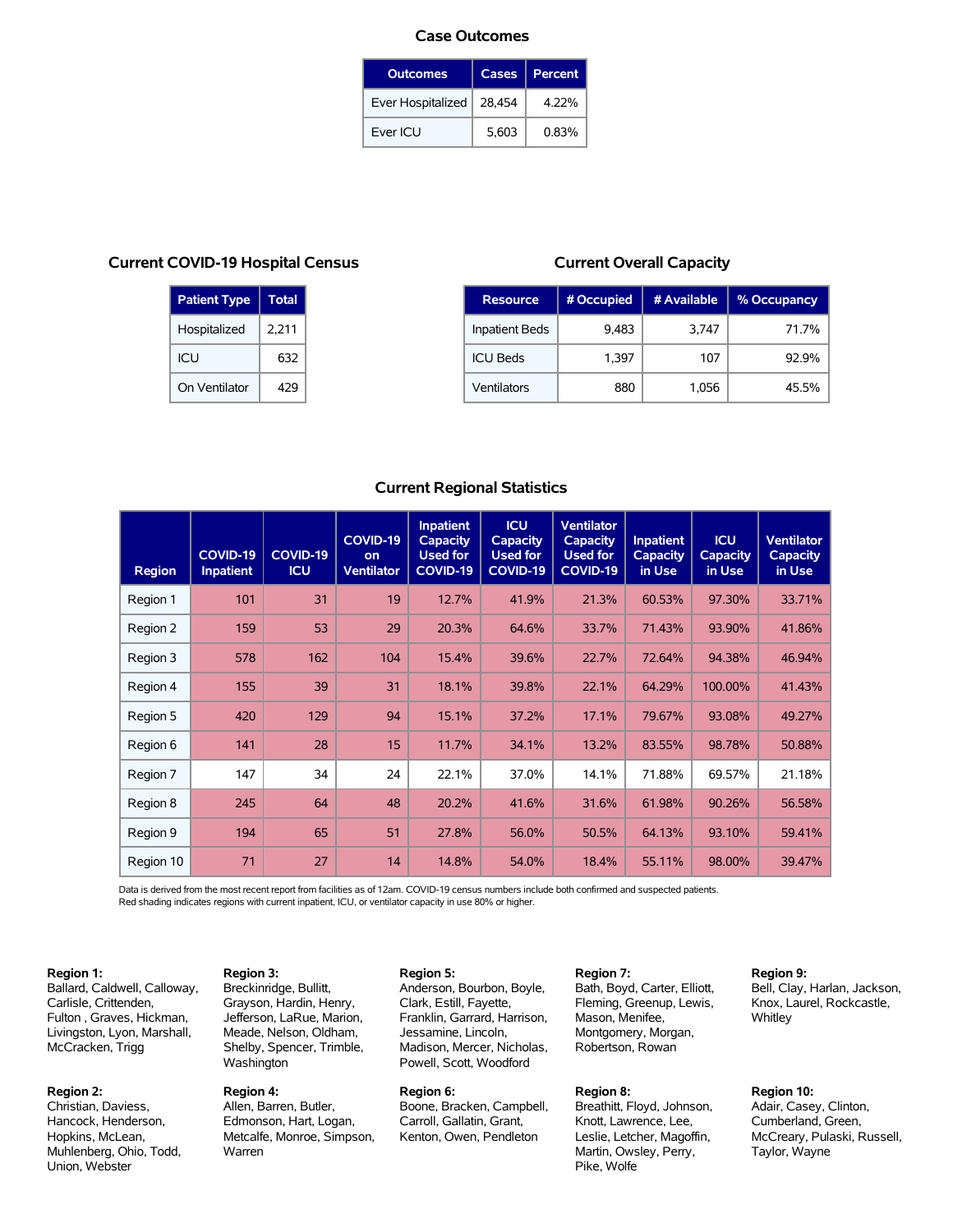# **Total Cases by County**

| <b>County</b>  | <b>Cases</b> | <b>Percent</b> |
|----------------|--------------|----------------|
| Jefferson      | 108,745      | 16.1%          |
| Fayette        | 48,291       | 7.2%           |
| Warren         | 24,078       | 3.6%           |
| Kenton         | 21,405       | 3.2%           |
| Boone          | 18,387       | 2.7%           |
| Hardin         | 16,423       | 2.4%           |
| <b>Daviess</b> | 15.540       | 2.3%           |
| Madison        | 14,380       | 2.1%           |
| Laurel         | 12,381       | 1.8%           |
| Campbell       | 11,387       | 1.7%           |
| <b>Bullitt</b> | 11,072       | 1.6%           |
| Pike           | 9,658        | 1.4%           |
| Oldham         | 9,550        | 1.4%           |
| McCracken      | 9,440        | 1.4%           |
| Pulaski        | 9,432        | 1.4%           |
| Christian      | 9,412        | 1.4%           |
| Whitley        | 7,655        | 1.1%           |
| Boyd           | 7,602        | 1.1%           |
| Nelson         | 7,593        | 1.1%           |
| Henderson      | 7,434        | 1.1%           |
| <b>Barren</b>  | 7,428        | 1.1%           |
| Jessamine      | 7,407        | 1.1%           |
| Scott          | 7,288        | 1.1%           |
| Hopkins        | 7,261        | 1.1%           |
| Graves         | 6,862        | 1.0%           |
| Knox           | 6,587        | 1.0%           |
| Shelby         | 6,526        | 1.0%           |
| Floyd          | 6,415        | 1.0%           |
| Franklin       | 6,329        | 0.9%           |
| Greenup        | 5,763        | 0.9%           |

| <b>County</b> | <b>Cases</b> | <b>Percent</b> |
|---------------|--------------|----------------|
| Perry         | 5,424        | $0.8\%$        |
| Bell          | 5,362        | $0.8\%$        |
| Muhlenberg    | 5,020        | 0.7%           |
| Boyle         | 5,005        | $0.7\%$        |
| Clay          | 4,898        | 0.7%           |
| Calloway      | 4,876        | $0.7\%$        |
| Taylor        | 4,781        | 0.7%           |
| Marshall      | 4,735        | $0.7\%$        |
| Logan         | 4,723        | 0.7%           |
| Harlan        | 4,720        | $0.7\%$        |
| Clark         | 4,675        | 0.7%           |
| Carter        | 4,153        | 0.6%           |
| Montgomery    | 4,124        | 0.6%           |
| Grayson       | 4,085        | 0.6%           |
| Mercer        | 3,990        | 0.6%           |
| Ohio          | 3,940        | 0.6%           |
| Lincoln       | 3,783        | 0.6%           |
| Grant         | 3,613        | 0.5%           |
| Marion        | 3,609        | 0.5%           |
| Johnson       | 3,463        | 0.5%           |
| Allen         | 3,462        | 0.5%           |
| Letcher       | 3,419        | 0.5%           |
| Hart          | 3,258        | 0.5%           |
| Rowan         | 3,121        | 0.5%           |
| Woodford      | 3,109        | 0.5%           |
| Meade         | 3,102        | 0.5%           |
| Russell       | 3,095        | 0.5%           |
| McCreary      | 2,976        | 0.4%           |
| Simpson       | 2,964        | 0.4%           |
| Bourbon       | 2,870        | 0.4%           |

| <b>County</b>       | <b>Cases</b> | <b>Percent</b> |
|---------------------|--------------|----------------|
| Harrison            | 2,864        | $0.4\%$        |
| Rockcastle          | 2,850        | $0.4\%$        |
| Anderson            | 2.827        | 0.4%           |
| Adair               | 2,804        | 0.4%           |
| Morgan              | 2,744        | 0.4%           |
| Wayne               | 2,726        | 0.4%           |
| Spencer             | 2,604        | 0.4%           |
| <b>Breckinridge</b> | 2,471        | 0.4%           |
| Garrard             | 2,463        | $0.4\%$        |
| Casey               | 2,431        | 0.4%           |
| Mason               | 2,367        | $0.4\%$        |
| Jackson             | 2.358        | 0.3%           |
| Union               | 2,357        | 0.3%           |
| Henry               | 2,307        | 0.3%           |
| Lawrence            | 2,282        | 0.3%           |
| Webster             | 2,280        | 0.3%           |
| Larue               | 2,256        | 0.3%           |
| Powell              | 2,241        | 0.3%           |
| Washington          | 2,188        | 0.3%           |
| Lewis               | 2,178        | 0.3%           |
| Butler              | 2,171        | 0.3%           |
| Knott               | 2,128        | 0.3%           |
| Monroe              | 2,097        | 0.3%           |
| Caldwell            | 2,026        | 0.3%           |
| Magoffin            | 1,982        | 0.3%           |
| Estill              | 1,972        | 0.3%           |
| Green               | 1,964        | 0.3%           |
| Fleming             | 1,960        | 0.3%           |
| Leslie              | 1,951        | 0.3%           |
| <b>Breathitt</b>    | 1,830        | 0.3%           |

| <b>County</b>   | <b>Cases</b> | Percent |
|-----------------|--------------|---------|
| Lyon            | 1,824        | 0.3%    |
| Clinton         | 1,807        | 0.3%    |
| Trigg           | 1,752        | 0.3%    |
| Metcalfe        | 1,741        | 0.3%    |
| Pendleton       | 1,713        | 0.3%    |
| Carroll         | 1,700        | 0.3%    |
| Martin          | 1,690        | 0.3%    |
| Lee             | 1,659        | 0.2%    |
| Todd            | 1,570        | 0.2%    |
| Bath            | 1,445        | 0.2%    |
| Edmonson        | 1,429        | 0.2%    |
| McLean          | 1,327        | 0.2%    |
| Hancock         | 1,293        | 0.2%    |
| Elliott         | 1,256        | 0.2%    |
| Livingston      | 1,236        | 0.2%    |
| Owen            | 1,234        | 0.2%    |
| Gallatin        | 1,120        | 0.2%    |
| Trimble         | 1,086        | 0.2%    |
| Wolfe           | 1,081        | 0.2%    |
| Crittenden      | 1,001        | 0.1%    |
| Cumberland      | 992          | 0.1%    |
| <b>Bracken</b>  | 984          | 0.1%    |
| <b>Nicholas</b> | 966          | 0.1%    |
| Owsley          | 864          | 0.1%    |
| Menifee         | 777          | $0.1\%$ |
| Fulton          | 675          | 0.1%    |
| <b>Ballard</b>  | 606          | $0.1\%$ |
| Carlisle        | 593          | $0.1\%$ |
| Hickman         | 519          | 0.1%    |
| Robertson       | 301          | $0.0\%$ |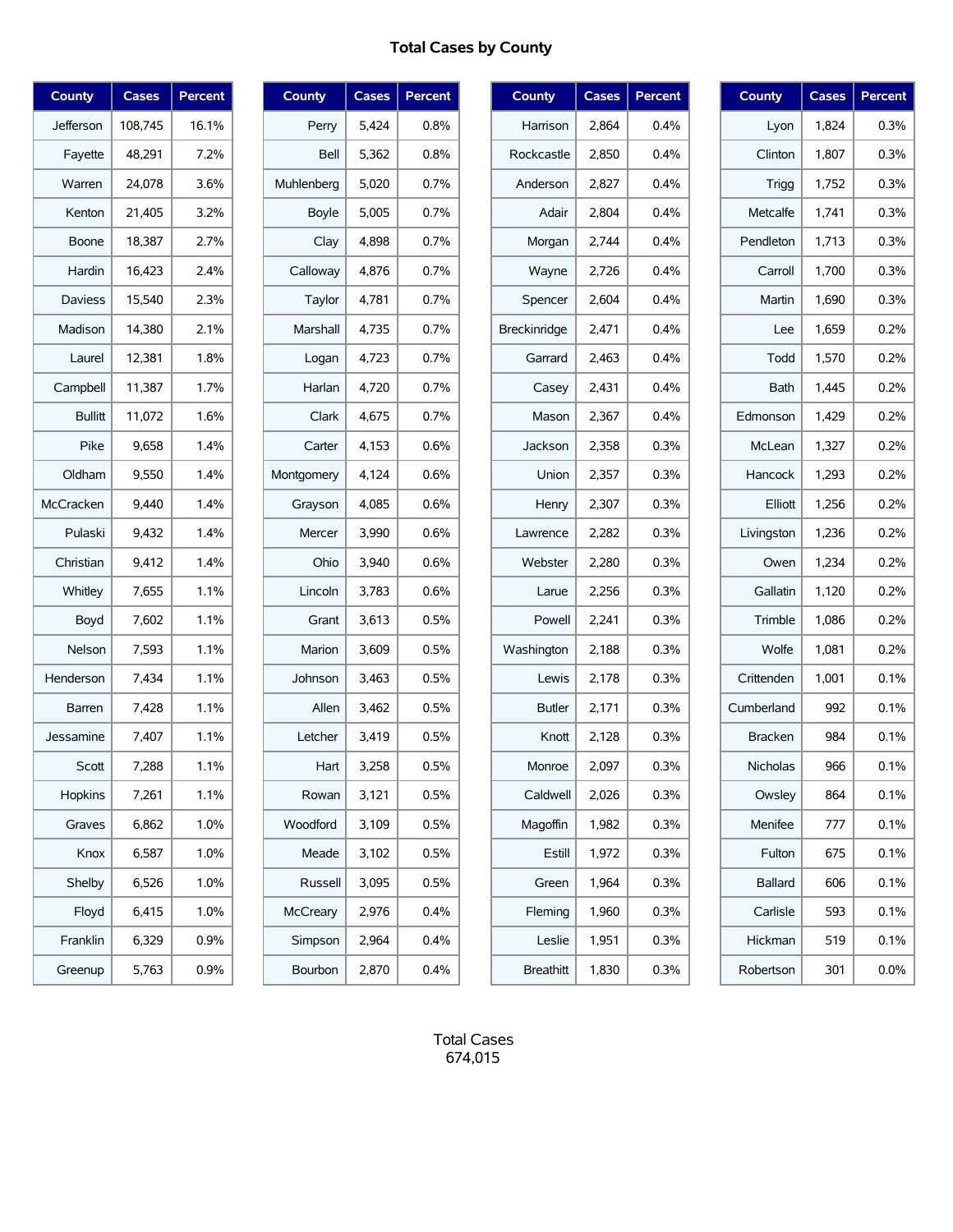# **New Cases by County**

| County         | <b>Cases</b> | Percent |
|----------------|--------------|---------|
| Jefferson      | 496          | 12.6%   |
| Fayette        | 242          | 6.1%    |
| Warren         | 162          | 4.1%    |
| Boone          | 103          | 2.6%    |
| Whitley        | 98           | 2.5%    |
| Madison        | 97           | 2.5%    |
| Kenton         | 94           | 2.4%    |
| Hardin         | 91           | 2.3%    |
| Nelson         | 82           | 2.1%    |
| Knox           | 80           | 2.0%    |
| Pulaski        | 64           | 1.6%    |
| <b>Bullitt</b> | 61           | 1.5%    |
| Jessamine      | 59           | 1.5%    |
| <b>Daviess</b> | 58           | 1.5%    |
| Barren         | 54           | 1.4%    |
| Boyd           | 54           | 1.4%    |
| McCracken      | 51           | 1.3%    |
| Christian      | 50           | 1.3%    |
| Campbell       | 48           | 1.2%    |
| Perry          | 47           | 1.2%    |
| Letcher        | 45           | 1.1%    |
| Scott          | 44           | 1.1%    |
| Muhlenberg     | 42           | 1.1%    |
| Laurel         | 41           | 1.0%    |
| Greenup        | 40           | 1.0%    |
| Anderson       | 38           | 1.0%    |
| Floyd          | 38           | 1.0%    |
| Harlan         | 38           | 1.0%    |
| Marshall       | 38           | 1.0%    |
| Lawrence       | 36           | 0.9%    |

| <b>County</b>   | <b>Cases</b> | <b>Percent</b> |
|-----------------|--------------|----------------|
| Pike            | 35           | $0.9\%$        |
| Johnson         | 34           | $0.9\%$        |
| Shelby          | 34           | 0.9%           |
| Grant           | 33           | 0.8%           |
| Rowan           | 33           | 0.8%           |
| Adair           | 32           | 0.8%           |
| Fleming         | 32           | 0.8%           |
| Garrard         | 32           | 0.8%           |
| <b>Boyle</b>    | 31           | 0.8%           |
| Clark           | 31           | 0.8%           |
| Graves          | 31           | 0.8%           |
| Hopkins         | 31           | 0.8%           |
| Lincoln         | 28           | 0.7%           |
| Taylor          | 27           | 0.7%           |
| Calloway        | 26           | 0.7%           |
| Grayson         | 26           | 0.7%           |
| Henderson       | 25           | 0.6%           |
| Magoffin        | 24           | 0.6%           |
| Bell            | 23           | 0.6%           |
| Estill          | 23           | 0.6%           |
| Franklin        | 23           | 0.6%           |
| Oldham          | 23           | 0.6%           |
| Green           | 22           | 0.6%           |
| Harrison        | 22           | 0.6%           |
| Meade           | 22           | 0.6%           |
| Mercer          | 22           | 0.6%           |
| Ohio            | 22           | 0.6%           |
| Breathitt       | 21           | 0.5%           |
| Powell          | 21           | 0.5%           |
| <b>McCreary</b> | 20           | 0.5%           |

| County     | <b>Cases</b> | Percent |
|------------|--------------|---------|
| Marion     | 20           | 0.5%    |
| Logan      | 19           | 0.5%    |
| Montgomery | 19           | 0.5%    |
| Henry      | 18           | 0.5%    |
| Jackson    | 18           | 0.5%    |
| Leslie     | 18           | 0.5%    |
| McLean     | 18           | 0.5%    |
| Allen      | 17           | 0.4%    |
| Monroe     | 17           | 0.4%    |
| Pendleton  | 17           | 0.4%    |
| Russell    | 17           | 0.4%    |
| Union      | 17           | 0.4%    |
| Clinton    | 16           | 0.4%    |
| Cumberland | 16           | 0.4%    |
| Hart       | 16           | 0.4%    |
| Carter     | 15           | 0.4%    |
| Livingston | 15           | 0.4%    |
| Rockcastle | 15           | 0.4%    |
| Simpson    | 15           | 0.4%    |
| Wayne      | 15           | 0.4%    |
| Webster    | 15           | 0.4%    |
| Knott      | 14           | 0.4%    |
| Lewis      | 14           | 0.4%    |
| Woodford   | 14           | 0.4%    |
| Bourbon    | 13           | 0.3%    |
| Casey      | 13           | 0.3%    |
| Clay       | 13           | 0.3%    |
| Nicholas   | 13           | 0.3%    |
| Owsley     | 13           | 0.3%    |
| Carroll    | 12           | 0.3%    |

| <b>County</b>       | <b>Cases</b> | Percent |
|---------------------|--------------|---------|
| <b>Bracken</b>      | 11           | 0.3%    |
| Mason               | 11           | 0.3%    |
| <b>Bath</b>         | 10           | 0.3%    |
| Crittenden          | 10           | 0.3%    |
| Spencer             | 10           | 0.3%    |
| Hancock             | 9            | 0.2%    |
| Morgan              | 9            | 0.2%    |
| Martin              | 8            | 0.2%    |
| Wolfe               | 8            | 0.2%    |
| Caldwell            | 7            | 0.2%    |
| Trimble             | 7            | 0.2%    |
| <b>Butler</b>       | 6            | 0.2%    |
| Larue               | 6            | 0.2%    |
| Lee                 | 6            | 0.2%    |
| Washington          | 6            | 0.2%    |
| Gallatin            | 5            | 0.1%    |
| Metcalfe            | 5            | 0.1%    |
| Todd                | 5            | 0.1%    |
| Elliott             | 4            | 0.1%    |
| Lyon                | 4            | 0.1%    |
| Trigg               | 4            | 0.1%    |
| <b>Breckinridge</b> | 3            | 0.1%    |
| Carlisle            | 3            | 0.1%    |
| Edmonson            | 3            | 0.1%    |
| Hickman             | 3            | 0.1%    |
| Owen                | 3            | 0.1%    |
| Menifee             | 2            | 0.1%    |
| Fulton              | 1            | $0.0\%$ |
| <b>Ballard</b>      | 0            | $0.0\%$ |
| Robertson           | 0            | $0.0\%$ |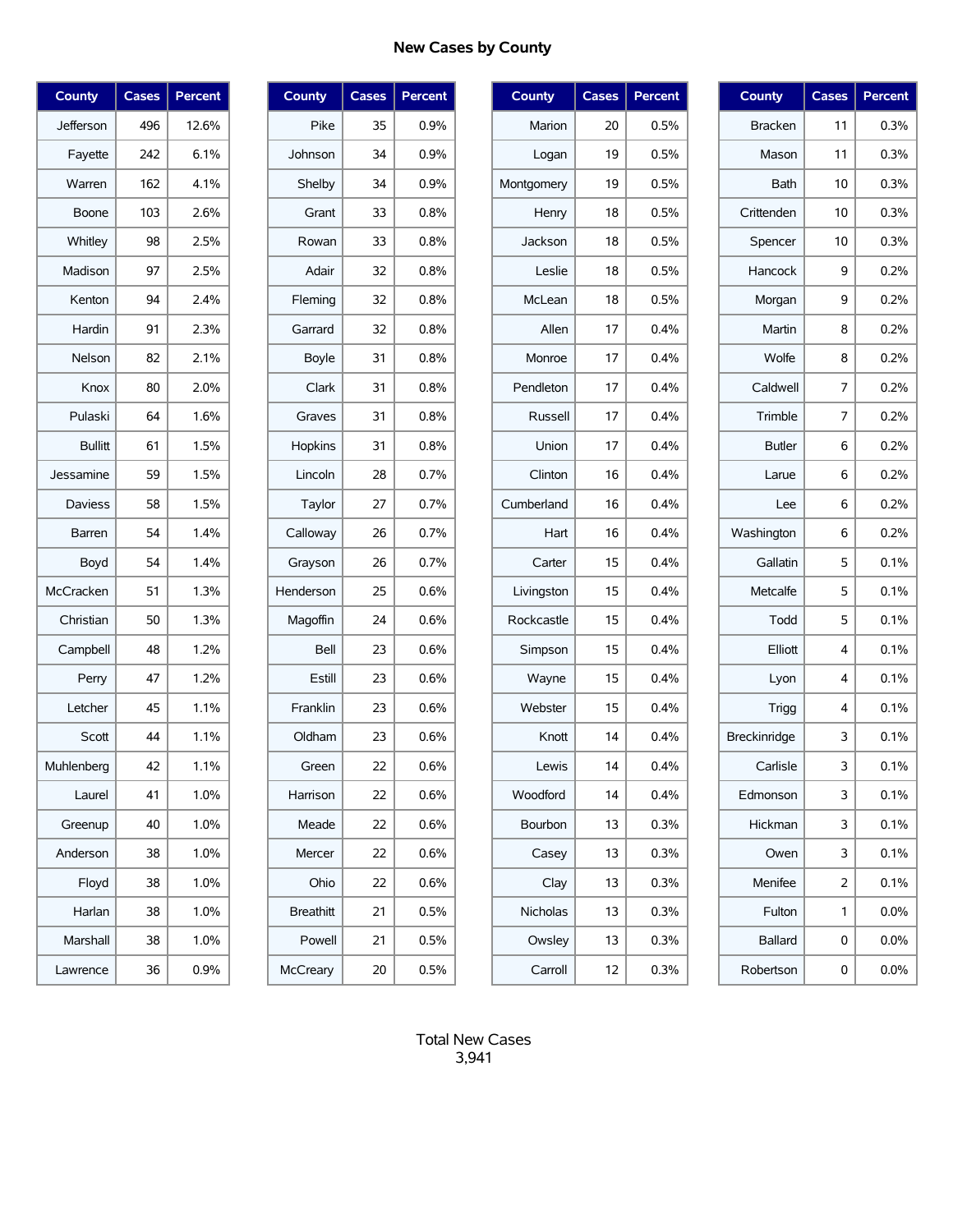# **Total Deaths by County**

| <b>County</b>  | <b>Deaths</b> | <b>Percent</b> |
|----------------|---------------|----------------|
| Jefferson      | 1,473         | 17.3%          |
| Fayette        | 358           | 4.2%           |
| <b>Daviess</b> | 237           | 2.8%           |
| Kenton         | 236           | 2.8%           |
| Warren         | 218           | 2.6%           |
| Hardin         | 214           | 2.5%           |
| Hopkins        | 180           | 2.1%           |
| Boone          | 174           | 2.0%           |
| McCracken      | 155           | 1.8%           |
| Pike           | 147           | 1.7%           |
| Pulaski        | 146           | 1.7%           |
| Madison        | 127           | 1.5%           |
| Christian      | 118           | 1.4%           |
| Barren         | 117           | 1.4%           |
| Graves         | 116           | 1.4%           |
| Harlan         | 106           | 1.2%           |
| <b>Bullitt</b> | 105           | 1.2%           |
| Laurel         | 104           | 1.2%           |
| Shelby         | 95            | 1.1%           |
| Floyd          | 92            | 1.1%           |
| Boyd           | 91            | 1.1%           |
| Henderson      | 90            | 1.1%           |
| Oldham         | 89            | 1.0%           |
| Campbell       | 88            | 1.0%           |
| Jessamine      | 85            | 1.0%           |
| Muhlenberg     | 83            | 1.0%           |
| <b>Boyle</b>   | 80            | 0.9%           |
| Bell           | 78            | 0.9%           |
| Logan          | 77            | 0.9%           |
| Perry          | 76            | 0.9%           |

| <b>County</b> | <b>Deaths</b> | Percent |
|---------------|---------------|---------|
| Marshall      | 75            | $0.9\%$ |
| Grayson       | 74            | 0.9%    |
| Lincoln       | 72            | 0.8%    |
| Nelson        | 72            | 0.8%    |
| Ohio          | 71            | 0.8%    |
| Whitley       | 71            | 0.8%    |
| Taylor        | 70            | 0.8%    |
| Greenup       | 69            | 0.8%    |
| Franklin      | 68            | 0.8%    |
| Adair         | 62            | 0.7%    |
| Allen         | 61            | 0.7%    |
| Mercer        | 61            | 0.7%    |
| Hart          | 58            | 0.7%    |
| Calloway      | 57            | 0.7%    |
| Letcher       | 54            | 0.6%    |
| Monroe        | 54            | 0.6%    |
| Wayne         | 54            | 0.6%    |
| Clay          | 53            | 0.6%    |
| Russell       | 52            | 0.6%    |
| Lewis         | 51            | 0.6%    |
| Mason         | 51            | 0.6%    |
| Carter        | 50            | 0.6%    |
| Knox          | 49            | 0.6%    |
| Simpson       | 47            | 0.6%    |
| Casey         | 46            | 0.5%    |
| Jackson       | 46            | 0.5%    |
| Caldwell      | 44            | 0.5%    |
| Johnson       | 43            | 0.5%    |
| McCreary      | 42            | 0.5%    |
| Washington    | 42            | 0.5%    |

| County        | <b>Deaths</b> | Percent |
|---------------|---------------|---------|
| Garrard       | 41            | 0.5%    |
| Marion        | 40            | 0.5%    |
| Scott         | 40            | 0.5%    |
| Montgomery    | 38            | 0.4%    |
| Livingston    | 37            | 0.4%    |
| Gallatin      | 36            | 0.4%    |
| Larue         | 36            | 0.4%    |
| Metcalfe      | 36            | 0.4%    |
| Anderson      | 35            | 0.4%    |
| Lawrence      | 35            | 0.4%    |
| McLean        | 34            | 0.4%    |
| Clark         | 32            | 0.4%    |
| Clinton       | 32            | 0.4%    |
| Webster       | 31            | 0.4%    |
| Crittenden    | 30            | 0.4%    |
| Meade         | 30            | 0.4%    |
| <b>Butler</b> | 29            | 0.3%    |
| Harrison      | 29            | 0.3%    |
| Knott         | 29            | 0.3%    |
| Lee           | 29            | 0.3%    |
| Martin        | 29            | 0.3%    |
| Todd          | 29            | 0.3%    |
| Spencer       | 28            | 0.3%    |
| Fleming       | 27            | 0.3%    |
| Edmonson      | 26            | 0.3%    |
| Grant         | 26            | 0.3%    |
| Lyon          | 25            | 0.3%    |
| Rockcastle    | 25            | 0.3%    |
| Rowan         | 25            | 0.3%    |
| Union         | 25            | 0.3%    |

| <b>County</b>    | <b>Deaths</b> | <b>Percent</b> |
|------------------|---------------|----------------|
| Woodford         | 25            | 0.3%           |
| Bath             | 24            | 0.3%           |
| Bourbon          | 24            | 0.3%           |
| Breckinridge     | 24            | 0.3%           |
| Henry            | 23            | 0.3%           |
| Carroll          | 21            | 0.2%           |
| Green            | 21            | 0.2%           |
| Trigg            | 20            | 0.2%           |
| Menifee          | 19            | 0.2%           |
| Magoffin         | 18            | 0.2%           |
| <b>Breathitt</b> | 17            | 0.2%           |
| Hickman          | 17            | 0.2%           |
| Powell           | 17            | 0.2%           |
| <b>Ballard</b>   | 16            | 0.2%           |
| Fulton           | 16            | 0.2%           |
| Hancock          | 16            | 0.2%           |
| Owen             | 16            | 0.2%           |
| Owsley           | 16            | 0.2%           |
| Cumberland       | 15            | 0.2%           |
| Robertson        | 15            | 0.2%           |
| Nicholas         | 14            | 0.2%           |
| Estill           | 12            | 0.1%           |
| Leslie           | 12            | 0.1%           |
| Pendleton        | 12            | 0.1%           |
| Carlisle         | 11            | 0.1%           |
| Trimble          | 9             | 0.1%           |
| <b>Bracken</b>   | 8             | 0.1%           |
| Wolfe            | 8             | 0.1%           |
| Morgan           | 6             | 0.1%           |
| Elliott          | 2             | 0.0%           |